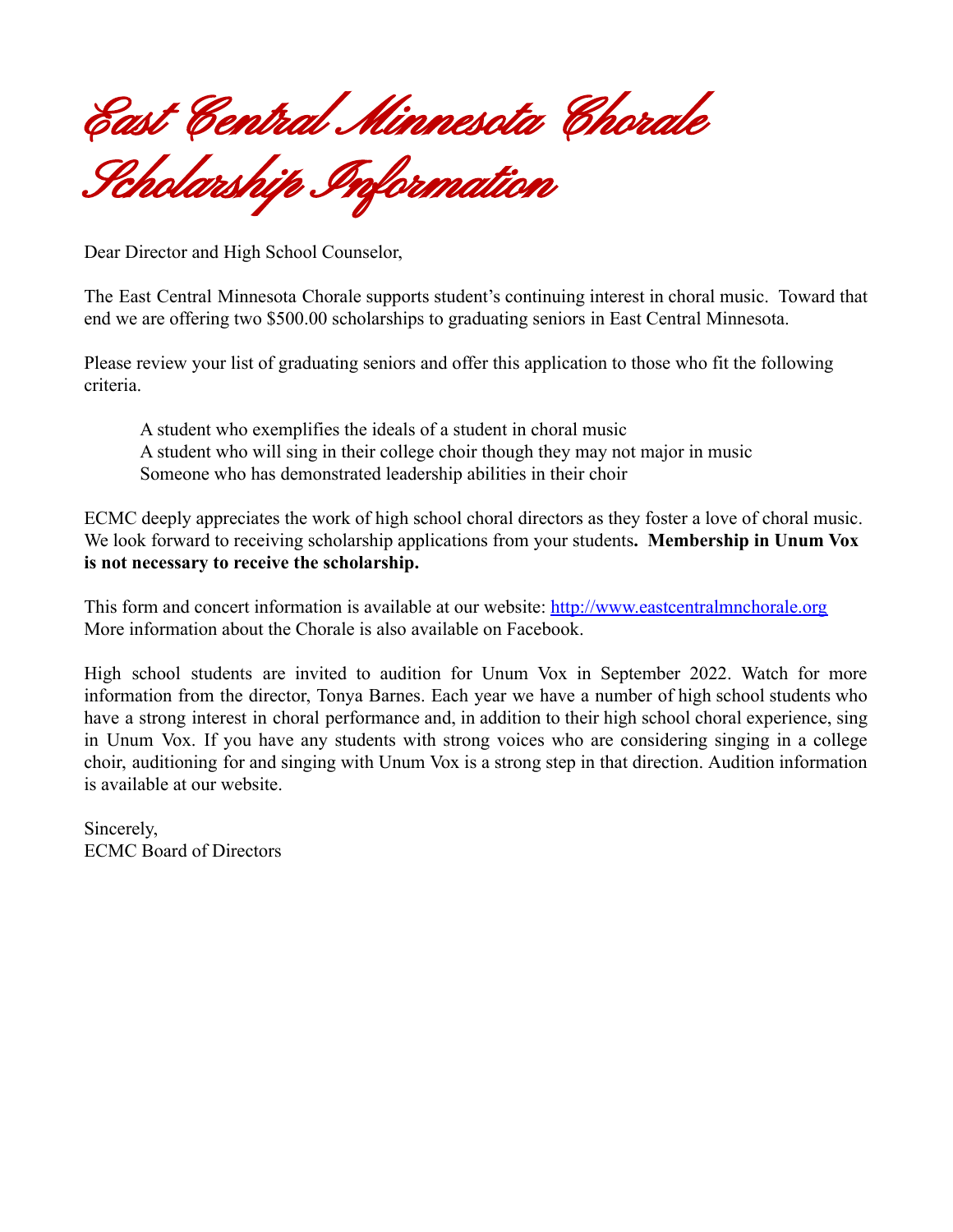## **SCHOLARSHIP INFORMATION**

This scholarship is open to all high school seniors within East Central Minnesota who have participated in their high school choral music program AND plan on continuing to sing in their college choir. You DO NOT have to be a music major to receive this award.

The \$500.00 scholarship will be announced and presented at one of the Spring Dinner Concerts on May 20 or 21, 2022. The actual scholarship will be awarded upon completion of the first semester of college with transcript verification of participation in the college choir. You will be invited to perform at this concert and you may attend free of charge.

## **All applications must be sent electronically to: Jean Knight @ [jeanknight25@gmail.com](mailto:jean.knight25@gmail.com)**

Applications must be received by **May 11, 2022 @ NOON**

Be sure to include all the following materials:

- filled out application form
- personal statement sheet
- director's evaluation form

**Incomplete or late applications will not be considered.**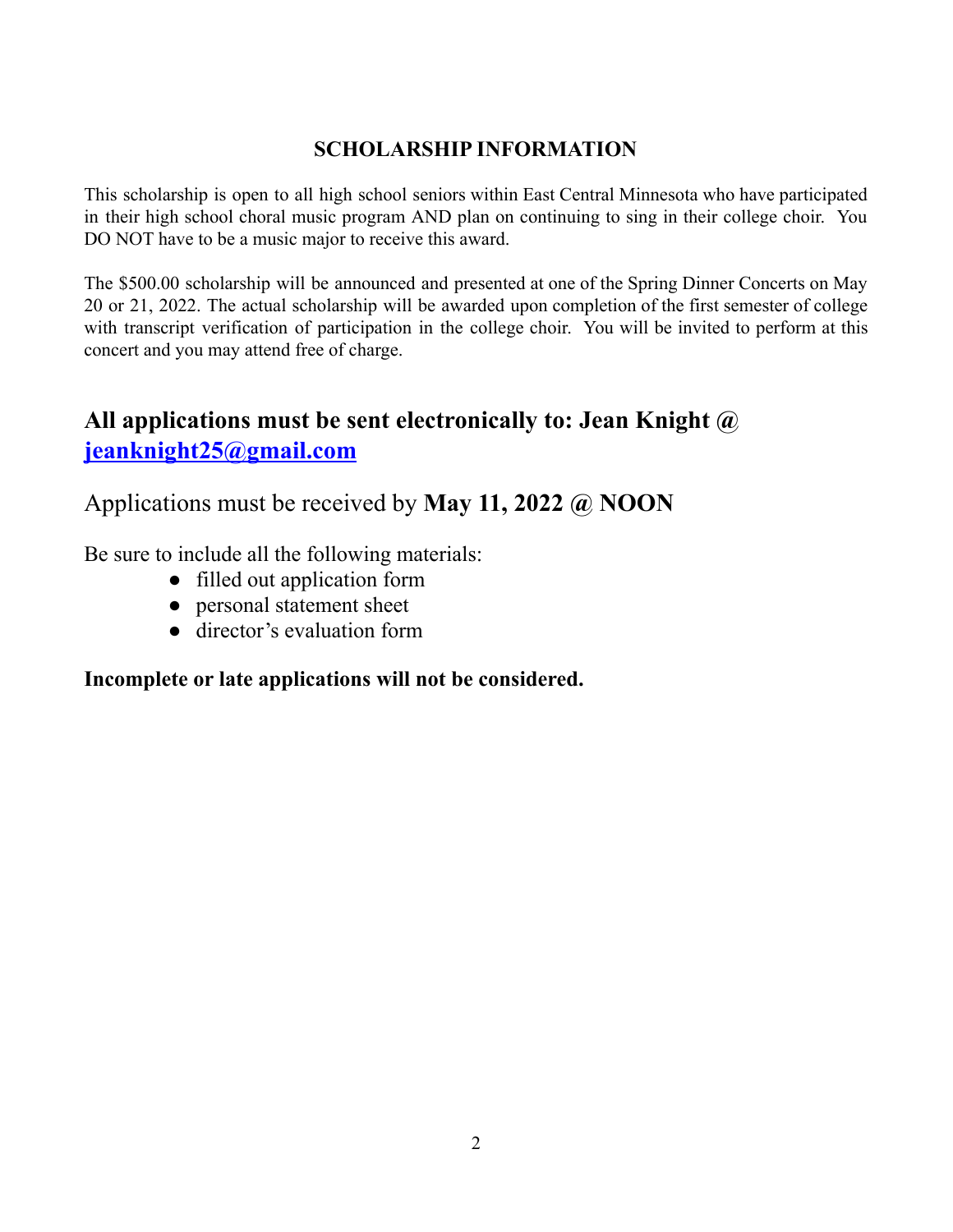## **TO BE COMPLETED BY HIGH SCHOOL DIRECTOR**

| Name of School                                                                                                                                               | Name of Director |
|--------------------------------------------------------------------------------------------------------------------------------------------------------------|------------------|
| Name of student applying for scholarship                                                                                                                     |                  |
| I have known the applicant in the following capacity (check all that are applicable):<br>Member of an ensemble<br>Private student<br>Other (please specify): |                  |
| I have known the applicant for                                                                                                                               | months<br>vears  |

Compared to other students you have known in the past, please rate the applicant:

|                                    | Excellent   Good | Fair | Poor |
|------------------------------------|------------------|------|------|
| Musicianship                       |                  |      |      |
| Performance: Technical proficiency |                  |      |      |
| Music leadership potential         |                  |      |      |
| Maturity                           |                  |      |      |
| Academic growth                    |                  |      |      |
| Personal growth                    |                  |      |      |

Is there anything else you would like us to know about this student?

 $\mathcal{L}_\text{max}$  and the contract of the contract of the contract of the contract of the contract of the contract of the contract of the contract of the contract of the contract of the contract of the contract of the contrac

 $\mathcal{L}_\text{max}$  and the contract of the contract of the contract of the contract of the contract of the contract of the contract of the contract of the contract of the contract of the contract of the contract of the contrac

 $\mathcal{L}_\text{max}$  and the contract of the contract of the contract of the contract of the contract of the contract of the contract of the contract of the contract of the contract of the contract of the contract of the contrac

Print Name Position

 $\mathcal{L}_\text{max}$  and the contract of the contract of the contract of the contract of the contract of the contract of the contract of the contract of the contract of the contract of the contract of the contract of the contrac Signature Institution

Date Address

Phone City/State/Zip

 $\mathcal{L}_\text{max} = \frac{1}{2} \sum_{i=1}^n \mathcal{L}_\text{max}(\mathbf{x}_i - \mathbf{y}_i)$  $\mathcal{L}_\text{max} = \frac{1}{2} \sum_{i=1}^n \mathcal{L}_\text{max}(\mathbf{x}_i - \mathbf{y}_i)$  $\mathcal{L}_\text{max} = \frac{1}{2} \sum_{i=1}^n \mathcal{L}_\text{max}(\mathbf{x}_i - \mathbf{y}_i)$  $\mathcal{L}_\text{max} = \frac{1}{2} \sum_{i=1}^n \mathcal{L}_\text{max}(\mathbf{x}_i - \mathbf{y}_i)$